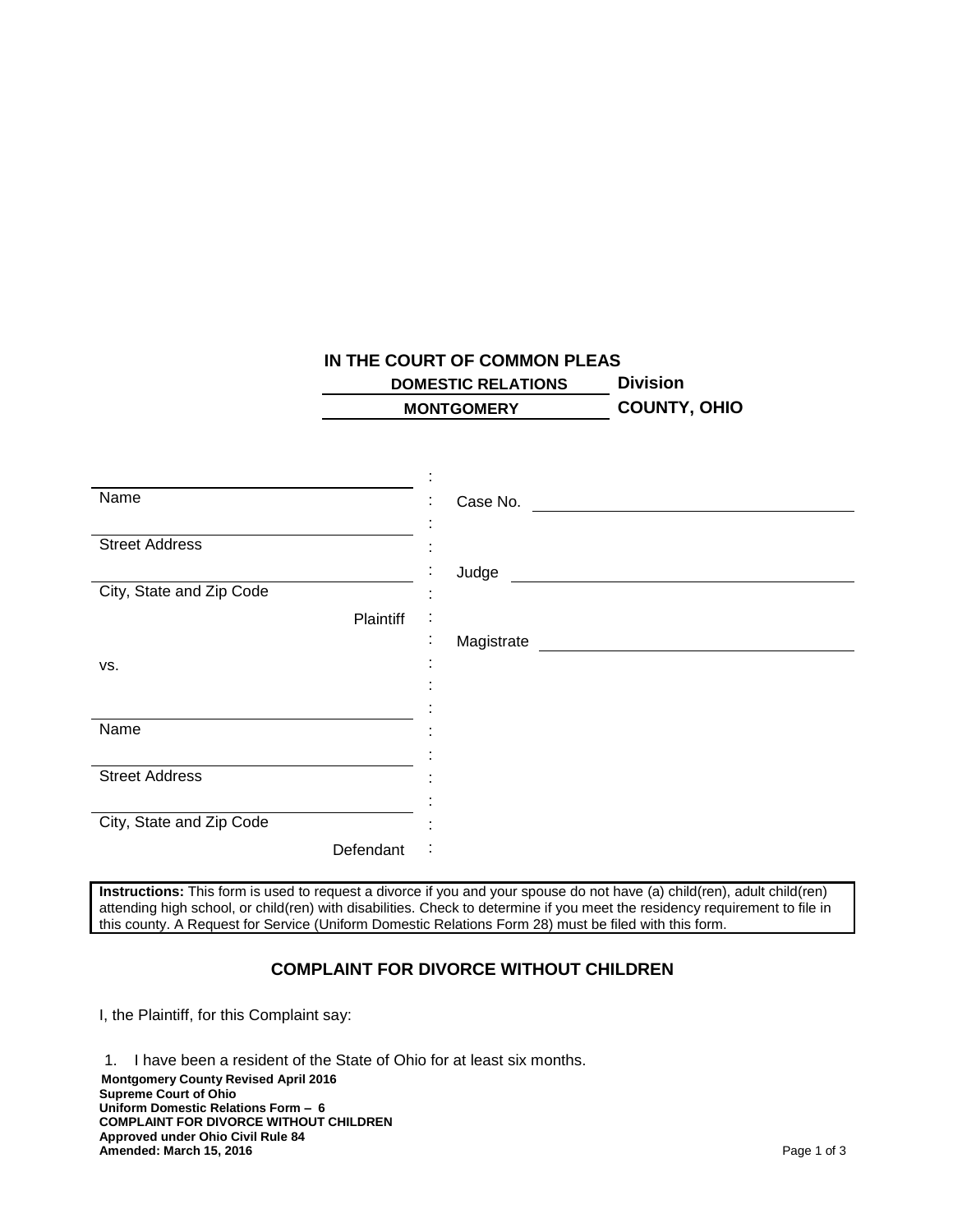| 2.                                                                                                      | $\Box$ I have been a resident of                                                                                                                                                                | County for at least 90 days           |  |
|---------------------------------------------------------------------------------------------------------|-------------------------------------------------------------------------------------------------------------------------------------------------------------------------------------------------|---------------------------------------|--|
|                                                                                                         | immediately before the filing of this Complaint; or                                                                                                                                             |                                       |  |
|                                                                                                         | The Defendant resides in<br><u> 1990 - Johann Barbara, martin a</u>                                                                                                                             | County where this Complaint is filed. |  |
| 3.                                                                                                      | The Defendant and I were married to one another on                                                                                                                                              | (date of marriage)                    |  |
|                                                                                                         |                                                                                                                                                                                                 |                                       |  |
|                                                                                                         | in.<br><u> 1989 - Johann Stoff, amerikansk politiker (* 1908)</u>                                                                                                                               | (city or county, and state).          |  |
| 4.                                                                                                      |                                                                                                                                                                                                 |                                       |  |
|                                                                                                         | I state regarding child(ren) (check all that apply):                                                                                                                                            |                                       |  |
|                                                                                                         | There is/are no child(ren) expected from this marriage or relationship.<br>There is/are child(ren) expected from this marriage or relationship and the approximate due date is:                 |                                       |  |
|                                                                                                         |                                                                                                                                                                                                 |                                       |  |
|                                                                                                         | There is/are no child(ren) from this marriage or relationship.                                                                                                                                  |                                       |  |
| $\Box$ The parties are parents of ________(number) child(ren) from the marriage or relationship. Of the |                                                                                                                                                                                                 |                                       |  |
|                                                                                                         | child(ren), ___________(number) is/are emancipated adult(s) and not under a disability. The following<br>(number) child(ren) is/are minor child(ren) and/or mentally or physically disabled and |                                       |  |
|                                                                                                         | incapable of supporting or maintaining themselves (name and date of birth of each child):                                                                                                       |                                       |  |
|                                                                                                         |                                                                                                                                                                                                 |                                       |  |
|                                                                                                         | <b>Name of Child</b>                                                                                                                                                                            | Date of Birth                         |  |
|                                                                                                         |                                                                                                                                                                                                 |                                       |  |
|                                                                                                         |                                                                                                                                                                                                 |                                       |  |
|                                                                                                         |                                                                                                                                                                                                 |                                       |  |
|                                                                                                         |                                                                                                                                                                                                 |                                       |  |
|                                                                                                         |                                                                                                                                                                                                 |                                       |  |
| 5.                                                                                                      | I state the following grounds for divorce exist (check all that apply):                                                                                                                         |                                       |  |
|                                                                                                         | The Defendant and I are incompatible.                                                                                                                                                           |                                       |  |
|                                                                                                         | $\Box$ The Defendant and I have lived separate and apart without cohabitation and without                                                                                                       |                                       |  |
|                                                                                                         | interruption for one year.                                                                                                                                                                      |                                       |  |
|                                                                                                         | $\Box$ The Defendant or I had a Spouse living at the time of the marriage.<br>The Defendant has been willfully absent for one year.                                                             |                                       |  |
|                                                                                                         |                                                                                                                                                                                                 |                                       |  |
|                                                                                                         | The Defendant is guilty of adultery.                                                                                                                                                            |                                       |  |
|                                                                                                         | $\Box$ The Defendant is guilty of extreme cruelty.                                                                                                                                              |                                       |  |
|                                                                                                         | $\Box$ The Defendant is quilty of fraudulent contract.                                                                                                                                          |                                       |  |
|                                                                                                         | The Defendant is guilty of gross neglect of duty.                                                                                                                                               |                                       |  |
|                                                                                                         | The Defendant is guilty of habitual drunkenness.                                                                                                                                                |                                       |  |
|                                                                                                         | The Defendant was imprisoned in a state or federal correctional institution at the time the                                                                                                     |                                       |  |
|                                                                                                         | Complaint was filed.                                                                                                                                                                            |                                       |  |
|                                                                                                         | The Defendant procured a divorce outside this state by virtue of which the Defendant has been                                                                                                   |                                       |  |
|                                                                                                         | released from the obligations of the marriage, while those obligations remain binding on me.                                                                                                    |                                       |  |
|                                                                                                         |                                                                                                                                                                                                 |                                       |  |
| 6.                                                                                                      | The Defendant and I are $\Box$ / are not $\Box$ owners of real estate and/or personal property.                                                                                                 |                                       |  |
|                                                                                                         | I request that a divorce be granted from the Defendant, that the Court determine an equitable division of                                                                                       |                                       |  |
|                                                                                                         | <b>Montgomery County Revised April 2016</b><br><b>Supreme Court of Ohio</b>                                                                                                                     |                                       |  |
|                                                                                                         | Uniform Domestic Relations Form - 6<br><b>COMPLAINT FOR DIVORCE WITHOUT CHILDREN</b>                                                                                                            |                                       |  |

**Approved under Ohio Civil Rule 84**